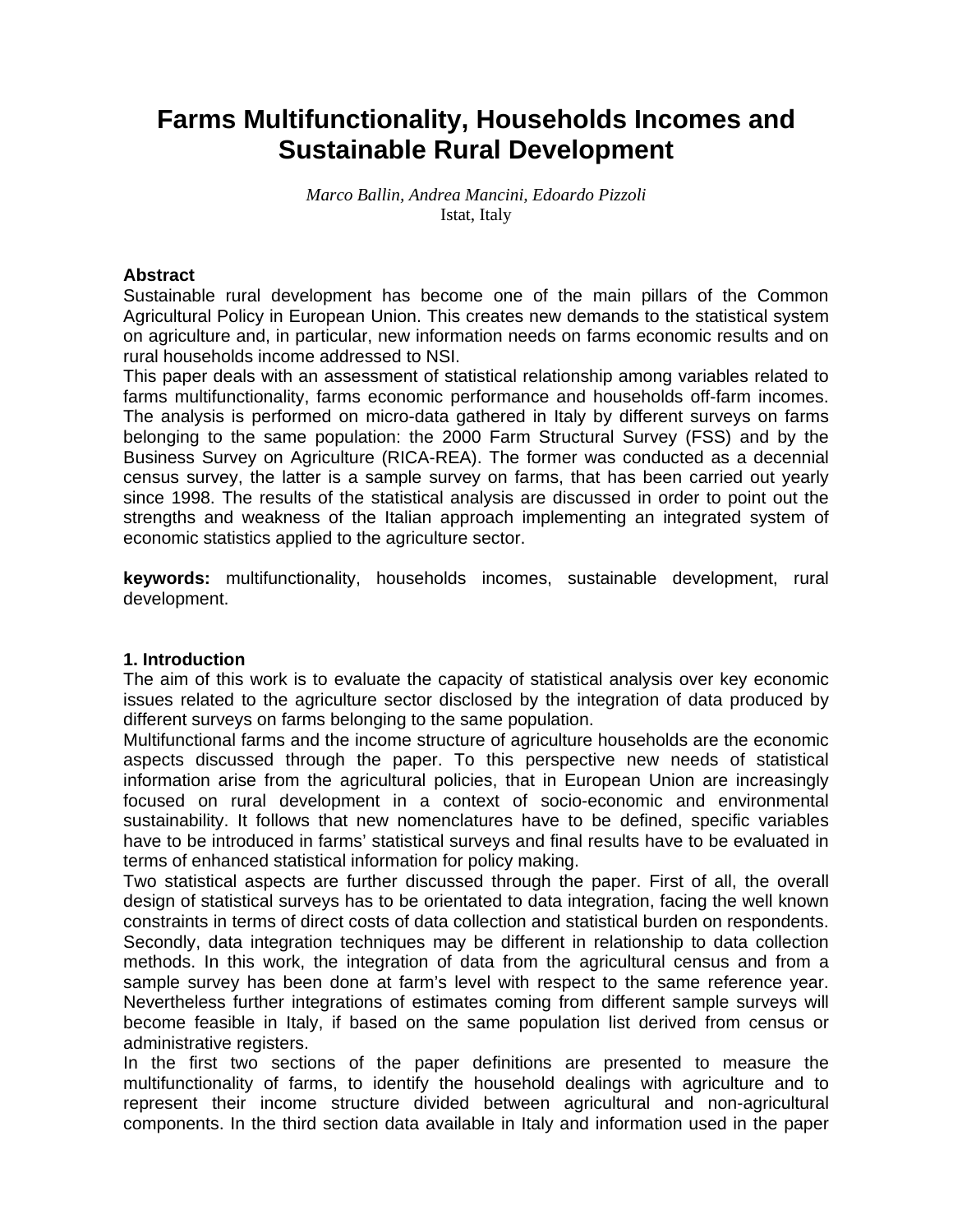are presented. After that, main structural characteristics of Italian farms, caught by the 2000 Agricultural Census, are examined. Next, the estimations of main farms' economic results and performance by a 2000 sample survey are discussed. Finally, analysis results on the sub-population of households dealing with agriculture are discussed through a comparison between multifunctional and monofunctional farms. In this context, data on income structure are analysed with a special attention to off-farm sources.

# **2. The multifunctionality of farms**

The concept of multifunctionality was introduced to highlight a peculiar character of agriculture and farms in nowadays economy. Beyond their primary function of producing food and raw materials, farms perform other collective functions: they contribute to food safety and to socio-economic viability in many rural areas; they bring environmental benefits such as soil conservation, sustainable resource management and biodiversity conservation. These functions, which are called "non-market functions", are increasingly in demand for sustainable development policies at the national and the international level, in developed as well as in developing countries.

The relevance of these functions depends on the externality effects potentially generated by the production activity of farmers and it depends on the type of agriculture, on the dimension of farms, on the local environmental and socio-economic conditions, on the cultural weight that agriculture has in the history of a geographical area. There are several positive externalities of farms' activity, but also some negative ones with respect to the previous conditions.

Besides, the multifunctionality of farms can be connected with some market activities different from the typical ones of agricultural production and breeding, such as tourist activities, processing of agricultural products, aquaculture or landscape's maintenance.

As a first approximation to measure multifunctionality, some of the mentioned market activities are considered in our analysis. The data on multiactivity of farms are combined with their structural dimensions in order to study the profitability of Italian farms and so to assess the economic sustainability of agriculture.

# **3. Households and incomes**

Several kinds of management are possible for farms. A typical one is a farm conducted by an holder with some degree of his work and of his family components. Following the EU definition in agricultural statistics, this is the case of the so called "direct management farm".

In our study, Italian farms with this form of management are considered to analyse their income structure and the weight of agricultural activity on it. An household involved in agricultural production can receive income from a combination of sources: strictly agricultural activity, connected activities in the farm and off-farm incomes. In this perspective, income from the "core" agricultural production could be just one component of households total income. Agricultural activity is only one of the possible sources of employment (full- or part-time) for households components. These phenomena can be relevant in rural areas close to urban settlements or in local areas with manufacturing or services activities.

# **4. Data available in Italy and the RICA-REA project**

To study the connection between multifunctionality of farms and households income structure several sources of data are today available in the Italian NIS (Istat). Beside the data produced by the 2000 Agricultural Census, statistical information are available from the current sample structural surveys: the European Farms Structural Survey (FSS), based on a random sample of 55000 farms, updates Census information every two years.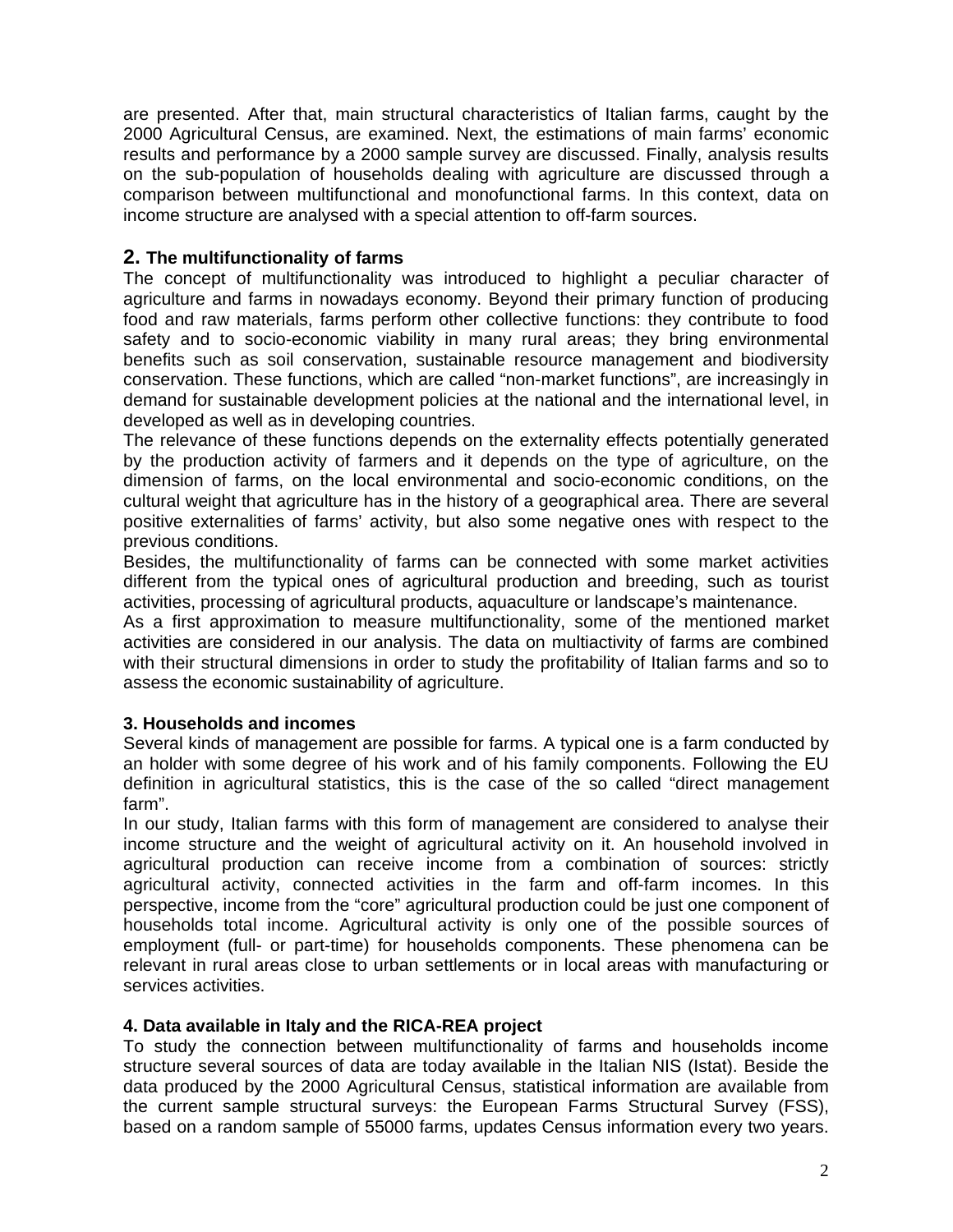In addition, the Business Survey on Agriculture (RICA-REA project) produces yearly estimations on the economic results of farms from a random sample of 17.000 units. Beginning with reference year 2002, the latter incorporates the European FADN **(**Farm Accounting Data Network**)**. The statistical information obtained from the Census or from the FSS on one side and from the Business Survey on Agriculture on the other side can be integrated at farm level in a comprehensive database, with a record linkage through the farms statistical identification code. The data used in this work come from the last Census and the Business Survey on Agriculture, both referring to year 2000.

The 2000 edition of the Business Survey was carried out on a random sample selected from a list not updated with Census data. Furthermore the questionnaire didn't include any information on the physical and the production structure of the farms. For these reasons the integration between the Business Survey and the Census has been carried out in two steps.

In the first step, variables collected by the surveys have been joined at micro level (record linkage). About 90% of the farms observed by Business Survey linked with Census. Furthermore it should be stressed that the distributions of the main structural variables estimated on the linked units didn't differ significantly from the distributions resulting from the Census data.

In the second step, an integration at macro level has been carried out. In fact the sample weights of the Business Survey have been calibrated with respect to main results of the Census.

Starting with the reference year 2003 only the second level of integration between FSS and Business Survey will be necessary. In fact, starting by to this year, the first edition of the new Business survey has been carried out (RICA-REA Project). This is a random sample survey designed to satisfy both FADN and ESA '95 regulations. The characteristics of this survey can be summarised as follow:

- small farms are included in the population;

- units are selected using a stratified random sample design;

- data are collected using FADN methodology on bigger farms and using a short questionnaire for small farms;

- main structural variables are observed on each unit as well as economic variables to comply with National Accounts needs.

# **5.The structure of the Italian agriculture sector**

The weight of Italian agriculture on national economy is very limited (Table 1), mainly as a direct consequence of the development of industrial and services sectors.

| Table 1 – Main agricultural aggregates on Italian economy and on EU15 agriculture - year 2000 (percentage |  |  |
|-----------------------------------------------------------------------------------------------------------|--|--|
| <i>composition</i> )                                                                                      |  |  |

| <b>Agricultural Aggregates</b>                     | <b>On Italian</b><br><b>Economy</b> | <b>On EU 15</b><br><b>Agriculture</b> |
|----------------------------------------------------|-------------------------------------|---------------------------------------|
| Production of agricultural branch at basic prices. | 4,5                                 | 15,0                                  |
| Oil                                                |                                     | 39,9                                  |
| <b>Gross Value Added at basic prices</b>           | 3,2                                 | 19,6                                  |
| <b>Labour cost</b>                                 |                                     | 24,1                                  |
| Total Annual Work Units (AWU)                      | 5.1                                 | 19,3                                  |
| <b>AWU</b> of Employees                            | 2,8                                 | 27,0                                  |

*Source: Istat – National Accounts; Eurostat*

In terms of production at basic prices the agricultural sector is equal to 4.5% of the Italian economy and its weight reduces to 3.2% when the gross value added is considered. The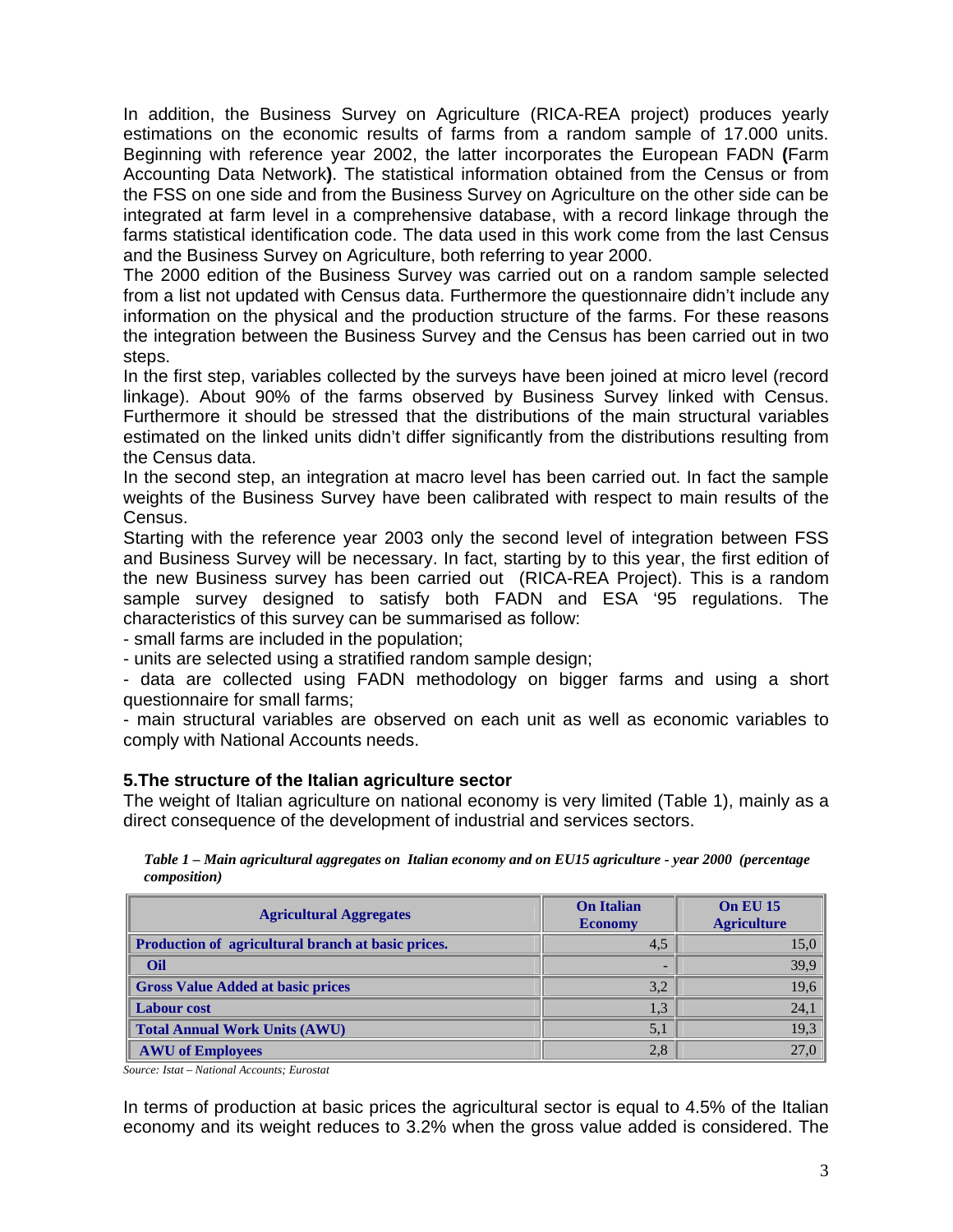weight doesn't change much for employment (5.1% of total annual work units). Nevertheless, Italy represents a relevant share of the European agriculture and this is particularly evident in terms of employees and labour cost. The Italian agricultural production represent 15.0% of the European Union one (EU 15). In terms of value added the Italian weight is 19.6%; a similar figure is shown in terms of total Annual Work Units (AWU). In some respects the relevance of the Italian agriculture, especially in terms of employment, is the result of the kind of Italian cultivations, similar to those of others Mediterranean countries, but also a consequence of some specific structural characteristics of Italian farms.

In Italy there is a large number of small farms (Table 2); 80% of farms has less than 5 hectares of Agricultural Area Utilised (AAU) but employ a small quantity of inputs. As a result 79.9% of AAU is concentrated on farms with more than 5 hectares of AAU; they grow 87.5% of cattle and 79.7% of pigs.

| <b>Classes of</b><br><b>AAU</b><br>(hectares) | $\frac{0}{0}$<br><b>Farms</b> | $\frac{0}{0}$<br><b>AAU</b> | $\frac{0}{0}$<br><b>ESU</b> | $\frac{0}{0}$<br><b>Cattle</b> | $\frac{0}{0}$<br><b>Pigs</b> | $\frac{0}{0}$<br><b>Annual Working</b><br><b>Days</b> |
|-----------------------------------------------|-------------------------------|-----------------------------|-----------------------------|--------------------------------|------------------------------|-------------------------------------------------------|
| $\leq 1$                                      | 40.25                         | 3.65                        | 6.85                        | 0.95                           | 7.30                         | 22.25                                                 |
| $1 - 5$                                       | 40.05                         | 16.65                       | 21.45                       | 11.45                          | 14.80                        | 34.90                                                 |
| $5 - 15$                                      | 13.05                         | 20.35                       | 22.30                       | 26.35                          | 12.80                        | 21.75                                                 |
| $15 - 50$                                     | 5.00                          | 23.35                       | 23.00                       | 31.45                          | 42.70                        | 12.55                                                 |
| $>50$                                         | 1.65                          | 36.00                       | 26.40                       | 29.80                          | 22.40                        | 8.55                                                  |
|                                               | 100.00                        | 100.00                      | 100.00                      | 100.00                         | 100.00                       | 100.00                                                |

*Table 2 – Distribution of structural variables (inputs) by classes of AAU* 

*Source: Istat – Agricultural Census*

To the other end, annual working days have a different distribution as a result of increasing labour productivity with respect to the farms' dimension in AAU terms. In the first two classes of AAU is concentrated 57% of annual working days with respect to just 20% of AAU. In the next three classes 43% of the annual working days correspond to 80% of AAU.

If the results of the Business Survey on Agriculture are considered, it is possible to analyse some characteristics of outputs distribution among the classes of AAU (Table 3).

| <b>Classes of AAU</b><br>(hectares) | $\frac{0}{0}$<br><b>Production</b> | $\sim$ $\sim$ $\sim$<br>$\frac{0}{0}$<br><b>Revenues</b> | $\frac{0}{0}$<br><b>Value Added</b> | $\frac{0}{0}$<br><b>Gross Operative Margin</b><br>(GOM) |
|-------------------------------------|------------------------------------|----------------------------------------------------------|-------------------------------------|---------------------------------------------------------|
| $\leq 1^{(*)}$                      | 13.20                              | 12.65                                                    | 15.75                               | 16.35                                                   |
| $1 - 5$                             | 22.00                              | 21.60                                                    | 21.85                               | 23.15                                                   |
| $5-15$                              | 19.90                              | 20.10                                                    | 21.60                               | 23.40                                                   |
| $15 - 50$                           | 21.15                              | 21.20                                                    | 18.85                               | 19.55                                                   |
| $>50$                               | 23.75                              | 24.45                                                    | 21.95                               | 17.55                                                   |
|                                     | 100.00                             | 100.00                                                   | 100.00                              | 100.00                                                  |

*Table 3 – Distribution of structural variables (outputs) by classes of AAU* 

*Source: Istat –Business Survey on Farms, Agricultural Census*

 *(\*)About 20% of the results in the first row are due to farms specialised in animal breeding.* 

Particularly evident is the weight of small farms in Italian agriculture. Those with less than 5 hectares have 35% of production, with just 20% of total AAU and a lower share of cattle. Their weight reduces in terms of revenues, due to a greater portion of production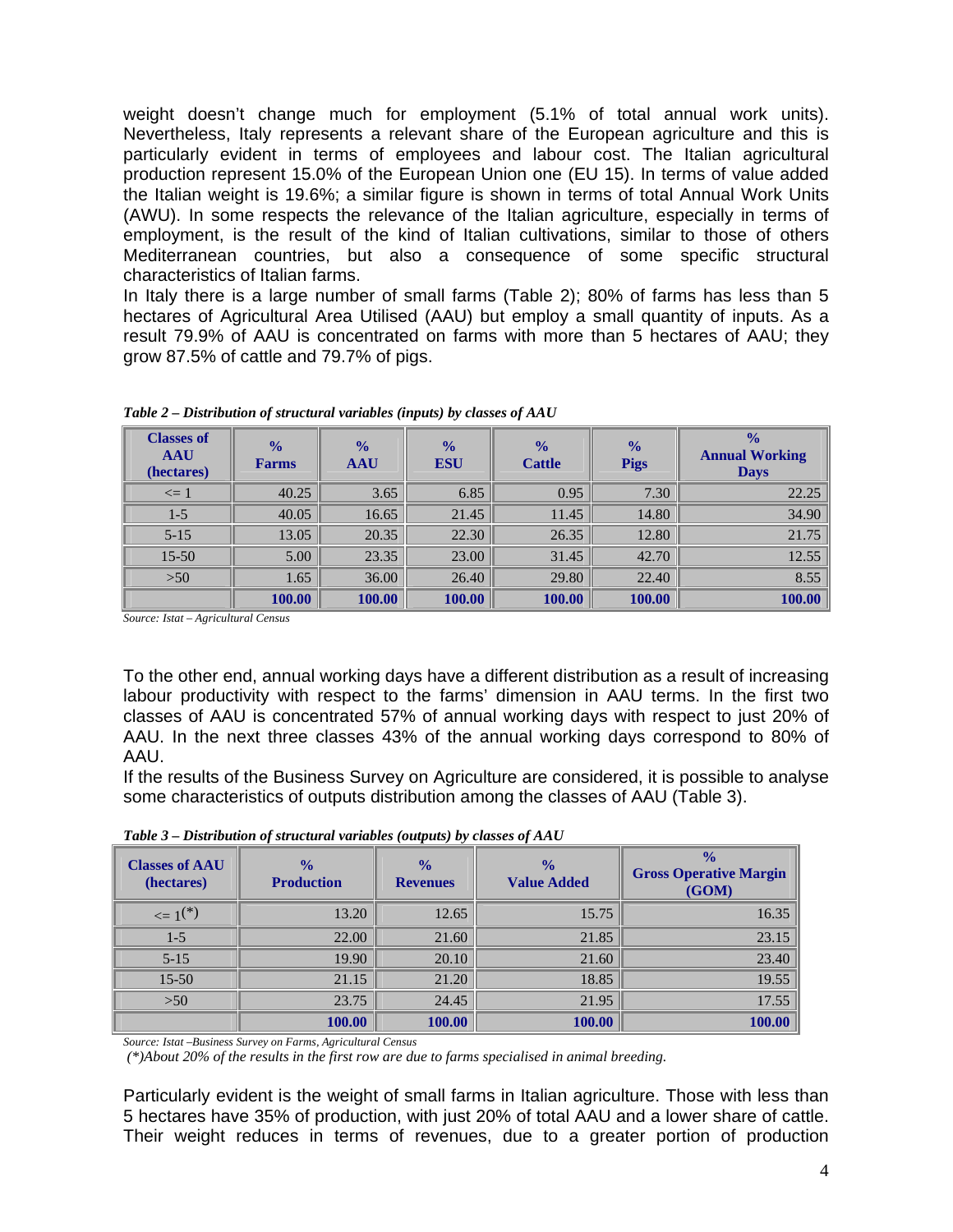consumed by the holders and their families, but increases in terms of value added and Gross Operative Margin (GOM), due to a lower burden of intermediate and labour costs. In brief, small farms use a combination of inputs different with respect to large farms and they substitute family work to other inputs. Moreover there is a suggestion that small farms are specialised on intensive cultivation and are often dedicated to high value added products. The large number of small farms with a relevant share of the national agricultural production, suggests to investigate the average values of main economic variables by classes of AAU (Table 4).

| <b>Classes of AAU</b><br>(hectares) | <b>Annual</b><br><b>Working</b><br><b>Days</b> | <b>Production</b> | <b>Revenues</b> | <b>Value</b><br><b>Added</b> | <b>Gross</b><br><b>Operative</b><br><b>Margin</b><br>(GOM) | <b>Self</b><br>consumption |
|-------------------------------------|------------------------------------------------|-------------------|-----------------|------------------------------|------------------------------------------------------------|----------------------------|
| Italy                               | 189.45                                         | 14881.85          | 13704.95        | 7684.20                      | 6406.35                                                    | 518.55                     |
| $\leq$ 1                            | 104.80                                         | 4889.65           | 4311.15         | 3006.25                      | 2598.45                                                    | 456.95                     |
| $1 - 5$                             | 165.05                                         | 8170.00           | 7392.15         | 4193.15                      | 3706.50                                                    | 524.90                     |
| $5 - 15$                            | 315.35                                         | 22660.70          | 21091.75        | 12706.40                     | 11486.45                                                   | 632.90                     |
| $15 - 50$                           | 476.70                                         | 63080.60          | 58237.45        | 29053.35                     | 25086.80                                                   | 587.70                     |
| >50                                 | 979.65                                         | 213619.45         | 202378.30       | 101875.40                    | 67933.75                                                   | 752.50                     |

*Table 4 – Average structural variables by classes of AAU (Euro)* 

*Source: Istat –Business Survey on Farms, Agricultural Census*

In relationship to small farms with less than 5 hectares, the average annual working days indicates that less than an Annual Working Unit (AWU equal to 280 annual working days) can be employed with low average gross incomes (GOM). Only from 5 to 15 hectares class, farms can employ at least an AWU with an average gross income of 11486 euro.

On the other end in small farms a significant part of the agricultural production is consumed and it contributes to the holder and his family support. However, in absolute value, the support to disposable income from self-consumption is rather weak, even if it represents an average increase of 21% of GOM for farms up to 1 hectares of AAU and an increase of 16.5% for farms between 1 to 5 hectares of AAU.

Finally, it is evident that average gross income by working day in small farms is much lower with respect to larger ones: from 24,8 Euro of GOM by working day in farms up to 1 hectares, to 36,4 Euro in farms from 5 to 15 hectares and 69,3 Euro in farms over 50 hectares.

In order to exemplify a micro economic analysis, for each respondent unit the economic indicators per hectare and per working day have been computed. Tables 5 and 6 contain, for each AAU class, the median of these indicators. Median has been preferred to the mean because of its robustness and as a consequence of the observed skewness of the distribution of the indicators in each class.

Table 5 shows a decreasing efficiency in the use of AAU factor: more than 50% of first class units have a production greater than 2000 Euro per hectare while in the last class the median of the production per hectare is 843 Euro. The opposite relationship is observed for the labour factor (Table 6): the value of production by worked day increases fast from the median units in first class to those in the last one.

In fact in the first class more than 50% of the units have to use more than 120 day per hectare while the median of this indicator is 7,75 in the last class.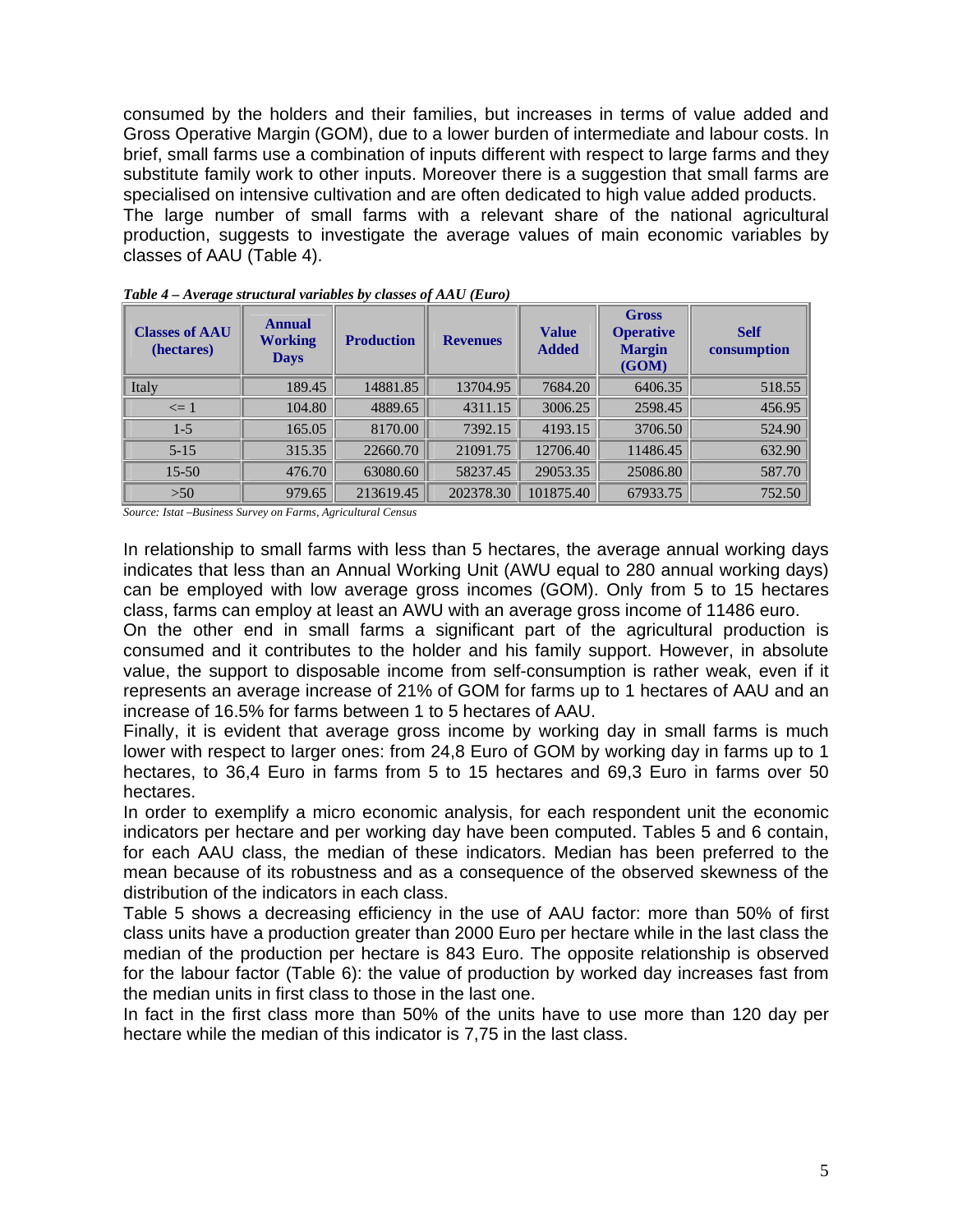| <b>Classes of AAU</b><br>(hectares) | <b>Annual</b><br><b>Working</b><br><b>Days</b> | <b>Production</b> | <b>Revenues</b> | <b>Value</b><br><b>Added</b> | <b>Gross</b><br><b>Operating</b><br><b>Margin (GOM)</b> |
|-------------------------------------|------------------------------------------------|-------------------|-----------------|------------------------------|---------------------------------------------------------|
| Italy                               | 58.25                                          | 1340.85           | 793.10          | 586.55                       | 509.30                                                  |
| $\leq$ 1                            | 123.35                                         | 2107.05           | 608.85          | 844.40                       | 841.00                                                  |
| $1 - 5$                             | 46.90                                          | 1125.05           | 849.25          | 415.05                       | 400.65                                                  |
| $5 - 15$                            | 33.05                                          | 1147.45           | 802.15          | 509.30                       | 443.45                                                  |
| $15 - 50$                           | 15.30                                          | 1131.15           | 1002.85         | 479.05                       | 420.35                                                  |
| $>50$                               | 7.75                                           | 842.45            | 783.45          | 332.90                       | 258.10                                                  |

#### *Table 5 –Economic indicators in AAU terms by classes of AAU (Median values)*

*Source: Istat –Business Survey on Farms, Agricultural Census*

| $\sim$ were a moderning distribution of the set $\sim$ . The construction of the control $\sim$ |                      |                           |                |               |  |  |  |  |  |
|-------------------------------------------------------------------------------------------------|----------------------|---------------------------|----------------|---------------|--|--|--|--|--|
| <b>Classes of AAU</b>                                                                           | <b>Production by</b> | <b>Revenues by worked</b> | Value added by | <b>GOM by</b> |  |  |  |  |  |
| (hectares)                                                                                      | worked day           | day                       | worked day     | worked day    |  |  |  |  |  |
| Italy                                                                                           | 25.88                | 18.11                     | 11.76          | 10.35         |  |  |  |  |  |
| $\leq 1$                                                                                        | 17.85                | 6.47                      | 8.12           | 7.39          |  |  |  |  |  |
| $1 - 5$                                                                                         | 28.09                | 20.70                     | 11.64          | 10.95         |  |  |  |  |  |
| $5 - 15$                                                                                        | 40.71                | 34.42                     | 18.52          | 16.72         |  |  |  |  |  |
| $15 - 50$                                                                                       | 78.36                | 71.12                     | 34.15          | 30.36         |  |  |  |  |  |
| >50                                                                                             | 107.70               | 104.09                    | 44.87          | 36.63         |  |  |  |  |  |

#### *Table 6 - Economic indicators in AWU terms by classes of AAU (Median values)*

*Source: Istat –Business Survey on Farms, Agricultural Census*

#### **6. Multifunctionality and households income**

To assess the impact of farm's multifunctionality on households income, it is useful to split all Italian farms in two clusters. First of all, farms with a direct management by an holder and family work are considered. This is the most diffuse typology of farms and it corresponds to 92.2% of total farms counted in 2000 Census (Table 7). The percentage is very high (more than 91%) in all the classes of AAU and it declines only in the last one with more than 50 hectares of AAU by farm (76.1%).

| <b>Classes of AAU</b><br>(hectares) | <b>Multifunctional</b><br><b>Farms</b> | <b>Households</b> | <b>Households managing</b><br>multifunctional farms |  |
|-------------------------------------|----------------------------------------|-------------------|-----------------------------------------------------|--|
| Italy                               | 9.25                                   | 92.25             | 9.48                                                |  |
| $\leq 1$                            | 5.15                                   | 92.95             | 5.45                                                |  |
| $1 - 5$                             | 8.65                                   | 92.30             | 8.92                                                |  |
| $5 - 15$                            | 18.20                                  | 92.30             | 18.27                                               |  |
| $15 - 50$                           | 19.55                                  | 91.35             | 20.10                                               |  |
| >50                                 | 25.10                                  | 76.15             | 24.79                                               |  |

*Table 7 –Distributions of Households and multifunctional farms by classes of AAU (%)* 

*Source: Istat –Business Survey on Farms, Agricultural Census*

A second group of farms has been extracted from the total population as the subset of units carrying out multifunctional activities.

In practical terms, a farm has been considered as "multifunctional" if at least one of the following revenues is positive:

- Selling of transformed agricultural products (animals and vegetable products);
- Agritourism;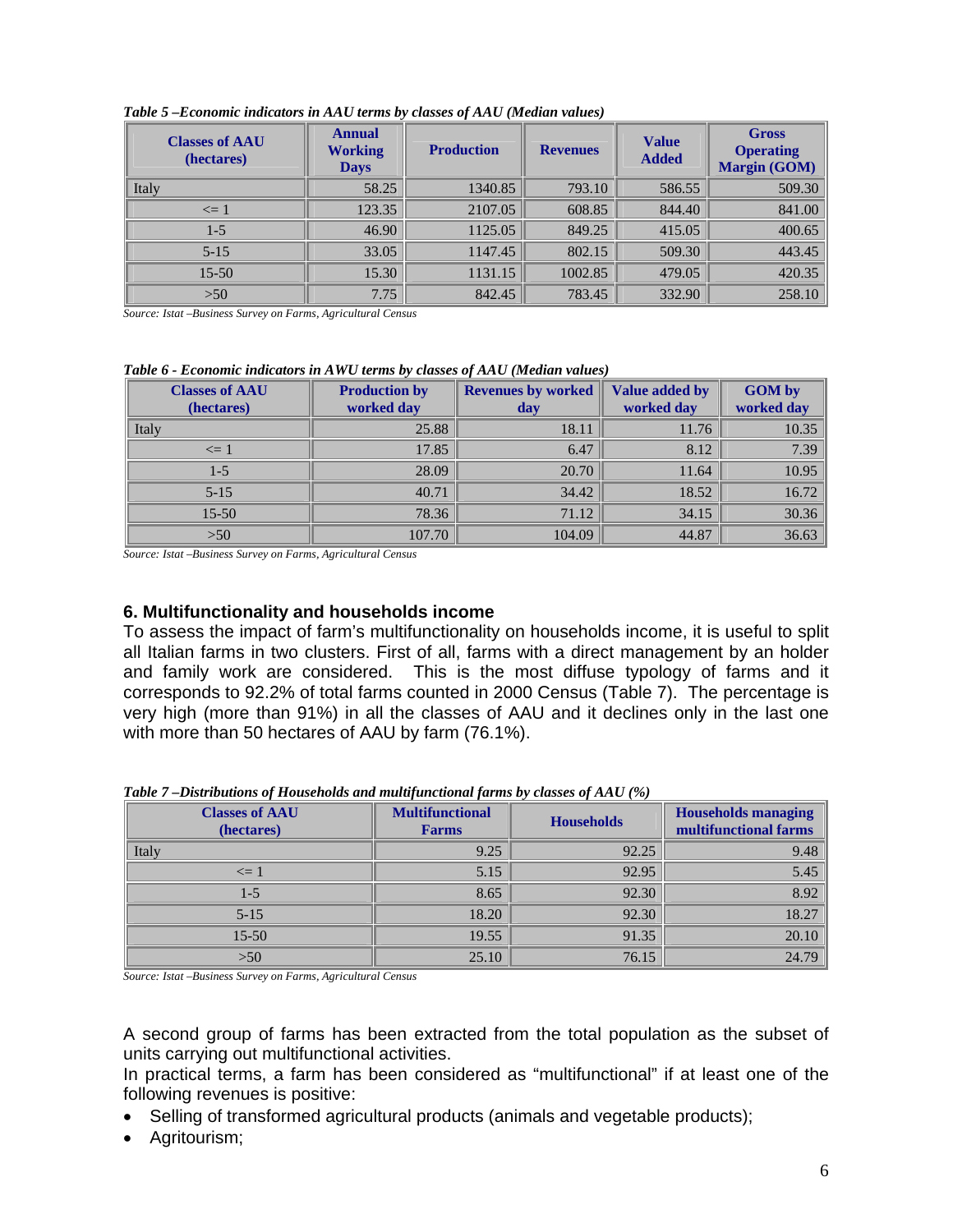- Wages from labour supply to other farms;
- Revenues from acquaculture;
- Revenues from landscape maintenance;
- Revenues from other activities connected to agriculture-

In Italy, 9.25% of farms fit this definition of multifunctionality. Notwithstanding, the share of multifunctional farms increases with classes of AAU: from 5.15% in small farms, to 25.10% in larger ones. Among the households (farms with a direct management by an holder and with family work) the share of multifunctional farms is 9.48% and the distribution by classes of AAU is close to the previous one.

It is now possible to compare the performance of the two groups of households (managing multifunctional or monofunctional farms) in terms of economic indicators from the Business Survey on Agriculture (Table 8).

*Table 8 – Ratios between median values of multifunctional farms over monofunctional ones, belonging to households* 

| <b>Classes of AAU</b><br>(hectares) | (Production)<br>of multi-<br>farms)<br>(Production)<br>of mono-<br>farms) | <b>(Revenues)</b><br>of multi-<br>farms)<br><b>(Revenues</b><br>of mono-<br>farms) | (Value added of<br>multi-farms)<br>(Value added of<br>mono-farms) | (GOM of<br>multi-farms)<br>(GOM of<br>mono-farms) | (Annual Working)<br>days of multi-<br>farms)<br>(Annual Working)<br>days of mono-<br>farms) |
|-------------------------------------|---------------------------------------------------------------------------|------------------------------------------------------------------------------------|-------------------------------------------------------------------|---------------------------------------------------|---------------------------------------------------------------------------------------------|
| $\leq 1$                            | 1.20                                                                      | 1.45                                                                               | 1.40                                                              | 1.20                                              | 1.60                                                                                        |
| $1-5$                               | 3.05                                                                      | 3.50                                                                               | 5.95                                                              | 3.95                                              | 2.40                                                                                        |
| $5-15$                              | 1.15                                                                      | 1.25                                                                               | 1.60                                                              | 1.75                                              | 1.45                                                                                        |
| $15 - 50$                           | 1.45                                                                      | 1.45                                                                               | 1.40                                                              | 1.40                                              | 1.30                                                                                        |
| $>50$                               | 1.25                                                                      | 1.05                                                                               | 1.70                                                              | 1.40                                              | 1.00                                                                                        |

*Source: Istat –Business Survey on Farms, Agricultural Census*

In all classes of AAU multifunctional farms have better performance with respect to monofunctional ones in terms of median production, revenues, value added and gross operating margin. The difference is particularly high for the class of farms from 1 to 5 hectares of AAU, where the economic performances of the first group are three times the performances of the second one. For any class of AAU the improvements of multifunctional farms are particularly high with respect to value added and gross operating margin. This is because the secondary activities in multifunctional farms increase revenues more than intermediate and labour costs. At the same time multifunctionality has a positive effect on employment, acting as a multiplier of the labour demand, especially in small classes of AAU. This is particularly important for households managing farms of small dimension in order to compensate the limited average number of worked days to be used in agricultural production.

A further important information comes from the Business Survey on Agriculture: it regards data on off-farm incomes of the households components (Table 9).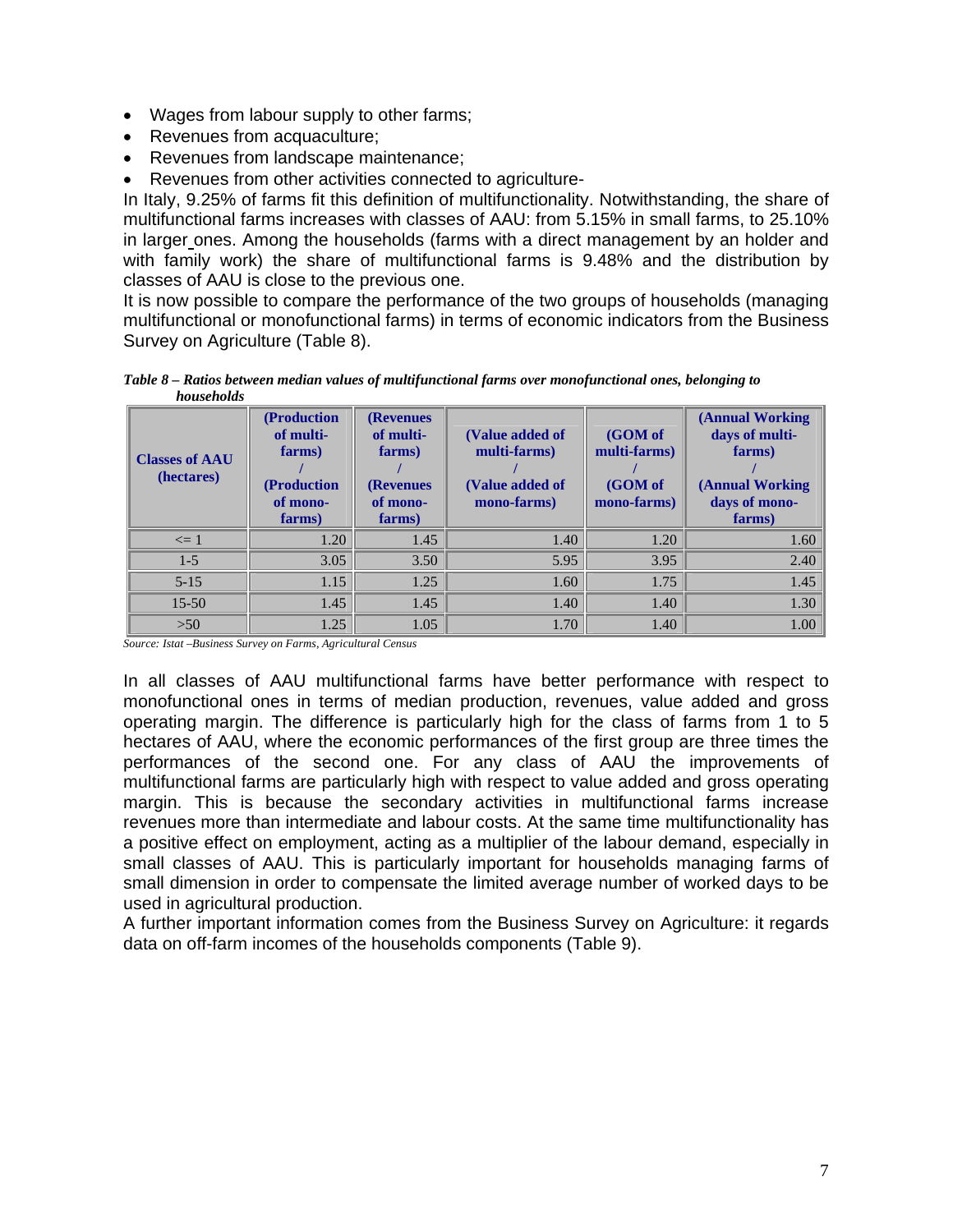| <b>Classes of</b><br><b>AAU</b><br>(hectares) | <b>Households</b><br>with off-<br>farm<br>incomes $(\% )$ | <b>Mixed</b><br>income | <b>Wages</b> | <b>Pensions</b> | <b>Interests</b><br>and<br>profits | <b>Family</b><br>components<br>working in<br>the farm $(n^{\circ})$ | <b>GOM</b> by<br>family<br>component<br>working in<br>the farm<br>(euro) |
|-----------------------------------------------|-----------------------------------------------------------|------------------------|--------------|-----------------|------------------------------------|---------------------------------------------------------------------|--------------------------------------------------------------------------|
| Italy                                         | 79.75                                                     | 12.75                  | 28.00        | 54.25           | 1.80                               | 2.85                                                                | 2247,84                                                                  |
| $\leq 1$                                      | 88.95                                                     | 12.75                  | 29.70        | 61.45           | 1.00                               | 2.68                                                                | 969,57                                                                   |
| $1 - 5$                                       | 80.50                                                     | 14.05                  | 29.75        | 54.30           | 2.05                               | 2.79                                                                | 1328,49                                                                  |
| $5 - 15$                                      | 62.90                                                     | 10.15                  | 23.15        | 41.70           | 3.40                               | 3.19                                                                | 3600,76                                                                  |
| $15 - 50$                                     | 51.45                                                     | 10.40                  | 16.75        | 33.55           | 2.15                               | 3.53                                                                | 7106,74                                                                  |
| >50                                           | 44.80                                                     | 8.05                   | 11.45        | 33.30           | 2.40                               | 3.96                                                                | 17154,99                                                                 |

*Table 9 – Households with off-farm incomes by sources and classes of AAU*

*Source: Istat –Business Survey on Farms, Agricultural Census*

In Italy, slightly less than 80% of households involved in agricultural production receives off-farm incomes. This percentage increases to nearly 90% in the class of small farms with no more than 1 hectare of AAU, and reduces progressively in larger farms till 45% in those with more than 50 hectares. It is evident too that the pensions are the most frequent and highest source of off-farm incomes. This is in relationship with the share of holders over the retirement age established in Italy by the social security system for old-age benefits.

The relevance of off-farm incomes for Italian households involved in agriculture becomes more evident if the number of family components working in the farm and per-capita GOM are considered. The average number of family components is 2.85 and is high to small farms too (less than 5 AAU). These figures have to be evaluated in relationship to the small number of worked days in small farms and much less than 1 AWU (Table 4). It follows that in small Italian farms there is a division of working days among household components. Per-capita income can be very low too: per-capita annual GOM is less than 1000 Euro in farms up to 1 hectare of AAU and slightly more than 1300 Euro in farms between 1 and 5 hectares. Here is the reason for Italian households involved in agriculture to integrate the farms income with off-farm ones.

In this respect multifunctional activities in the farm play a central role for the income structure of households (Table 10).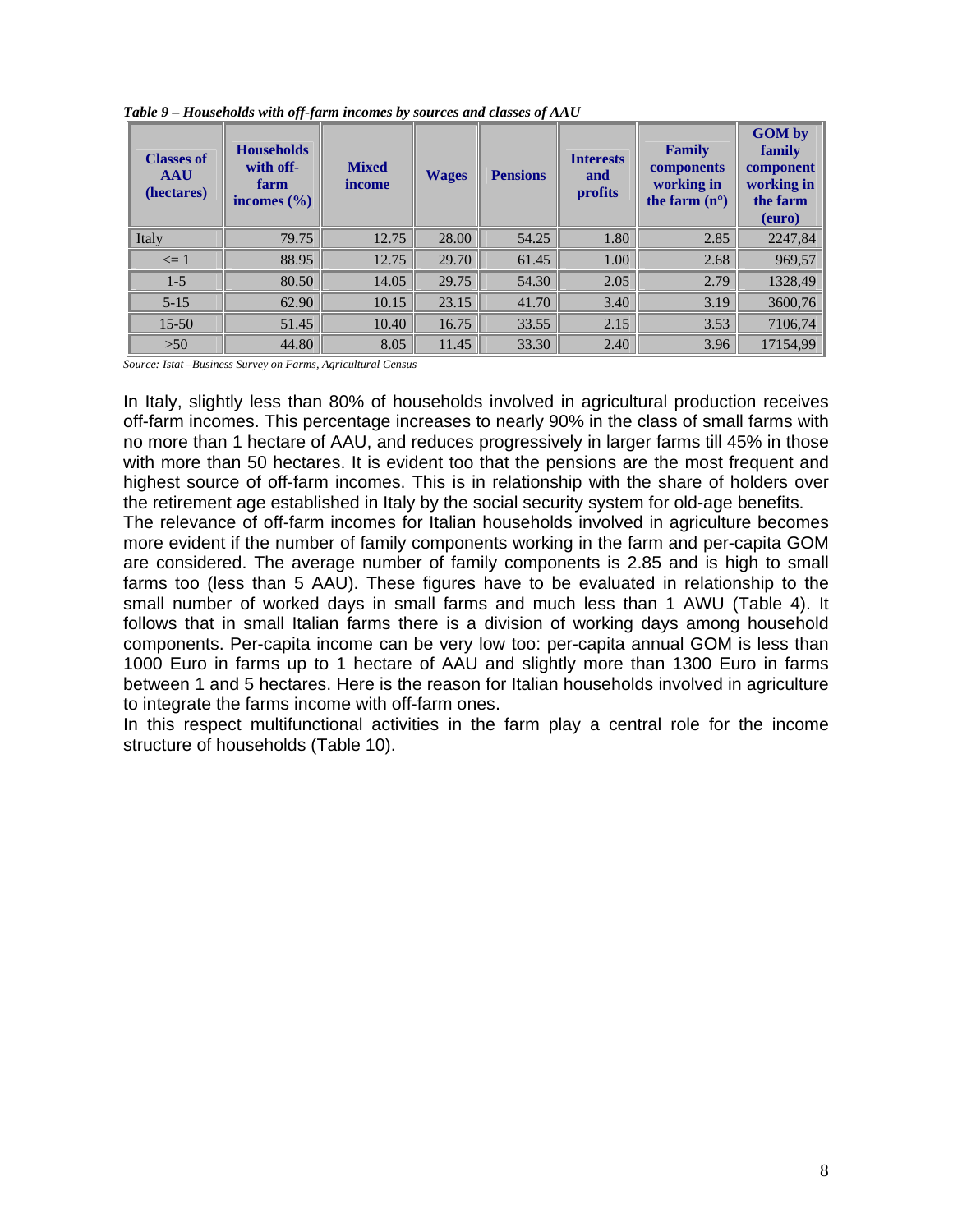| <b>Classes of</b><br><b>AAU</b><br>(hectares) | <b>Agricultural</b><br>activity | <b>Multifunctional</b><br>activity    | <b>Mixed</b><br>income | <b>Wages</b> | <b>Pensions</b> | <b>Interests</b><br>and profits | <b>Total</b> |
|-----------------------------------------------|---------------------------------|---------------------------------------|------------------------|--------------|-----------------|---------------------------------|--------------|
|                                               |                                 | Households with monofunctional farms  |                        |              |                 |                                 |              |
| Italy                                         | 45,66                           | 0,00                                  | 7,96                   | 20,66        | 25,13           | 0,59                            | 100,00       |
| $\leq 1$                                      | 21,40                           | 0,00                                  | 9,60                   | 30,15        | 38,18           | 0,67                            | 100,00       |
| $1 - 5$                                       | 32,52                           | 0,00                                  | 11,47                  | 25,81        | 29,59           | 0,60                            | 100,00       |
| $5 - 15$                                      | 68,12                           | 0,00                                  | 4,58                   | 12,49        | 14,15           | 0,66                            | 100,00       |
| 15-50                                         | 88,15                           | 0,00                                  | 2,24                   | 3,40         | 5,83            | 0,38                            | 100,00       |
| $>50$                                         | 94,57                           | 0,00                                  | 0,76                   | 1,22         | 3,13            | 0,31                            | 100,00       |
|                                               |                                 | Households with multifunctional farms |                        |              |                 |                                 |              |
| Italy                                         | 45,65                           | 30,66                                 | 2,63                   | 9,19         | 11,09           | 0,77                            | 100,00       |
| $\leq 1$                                      | 12,34                           | 13,10                                 | 3,52                   | 24,29        | 46,56           | 0,21                            | 100,00       |
| $1 - 5$                                       | 25,51                           | 43,43                                 | 3,43                   | 13,75        | 12,52           | 1,35                            | 100,00       |
| $5 - 15$                                      | 57,19                           | 24,43                                 | 1,72                   | 8,16         | 7,33            | 1,16                            | 100,00       |
| $15 - 50$                                     | 54,80                           | 35,45                                 | 3,24                   | 3,07         | 3,12            | 0,32                            | 100,00       |
| $>50$                                         | 74,15                           | 21,57                                 | 1,00                   | 1,12         | 2,04            | 0,12                            | 100,00       |

*Table 10 – Percentage composition of incomes of households managing a mono- or a multi-functional farm by classes of AAU* 

*Source: Istat –Business Survey on Farms, Agricultural Census*

Income from the agricultural activity covers the same share (45.6%) in both groups of households. At the aggregate level, it seems to be a substitution effect of all off-farm sources of income with income from multifunctional activities. But at a disaggregate level, there is a much lower percentage of income coming from the agricultural activity for households with multifunctional farms with respect to the other group of households. A first possible conclusion should be that incomes from multifunctional activities to one side integrate income from the agricultural activity and to the other side substitute off-farm incomes. The relative intensity of these effects depends on the farm's dimension:

- in households with small farms (up to 1 hectare) the integration effect on the agricultural activity income is stronger than the substitution effect to off-farm incomes; the share of multifunctional incomes (13.1%) is equivalent to that of agricultural income (12.3%), and the share of off-farm incomes (74.6%) is similar to that observed among households with monofunctional farms (78.6%);

 -in households with medium dimension farms (1 to 5 hectares) multifunctional incomes cover a share much higher (43.3%) than other sources of income and substitute off-farm ones; besides, the share observed for the latter (31.0%) is less than half with respect to the same sources in monofunctional farms (78.6%);

- in households with farms over 15 hectares of AAU integration effect of income to the agricultural activity is stronger than the substitution effect of off-farm incomes; actually, in households with multifunctional farms incomes from the agricultural activity cover higher shares than those coming from other sources of income and, at the same time, the shares observed from the off-farm incomes are only slightly less than the same ones observed for households with monofunctional farms**.**

#### **Conclusions**

From an economic point of view the main results of the present work are the following:

- multifunctional activities have a low level of diffusion among Italian farms; among those managed by households the diffusion is slightly higher and increases with the dimension in term AAU;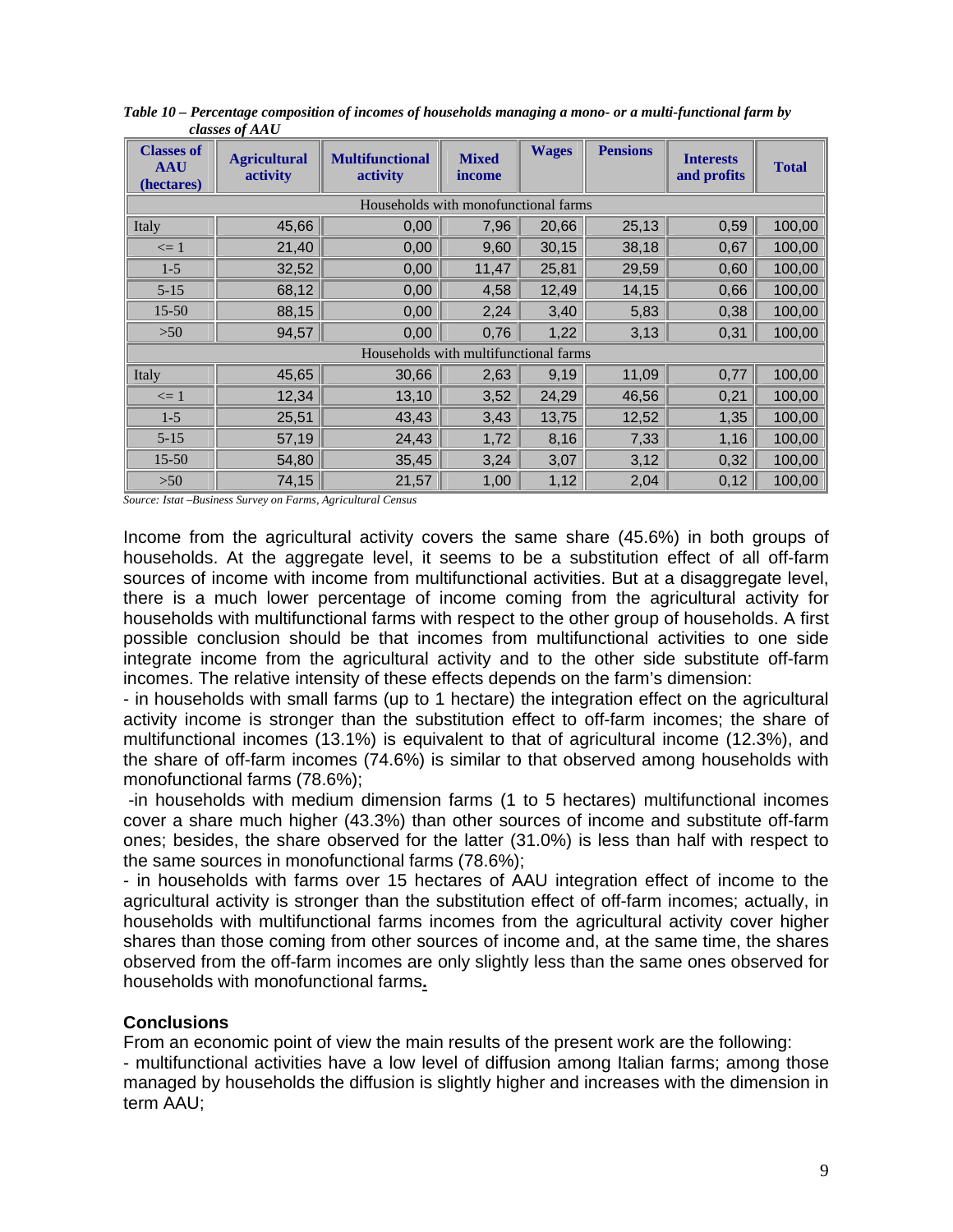- among farms managed by households, at each class of AAU, multifunctional ones have a better performance than monofunctional ones in terms of value added and gross operating margin (GOM); this is because the secondary activities on multifunctional farms increase revenues more than intermediate and labour costs;

- improvements in the performance of multifunctional farms are more relevant in relationship to small farms (from 1 to 5 hectares of AAU) managed by households; furthermore multifunctionality has a multiplicative effect on working days of the holder and his family components;

- in households with farms up to 15 hectares of AAU, the agricultural income integration by off-farm incomes his relevant and spread;

- multifunctional activities of farms allows the households a further integration of their agricultural income and to substitute off-farm sources too;

- nevertheless, the relative effect of the two phenomena is different among classes of AAU: the integration effect of the agricultural income is stronger for households managing small farms; the substitution effect of off-farm incomes is higher in households managing farms in the intermediate classes of AAU; these are the farms where the economic results from multifunctionality have been higher.

An overall evaluation of multifunctionality effects on farms performance and on households income is too early. Anyway, from the analysis of Italian case becomes evident that multifunctionality, in our definition, is a way to improve the economic conditions of households dealing with agriculture and to reach an economic sustainability in the agricultural sector. Nevertheless the operational definition of multifunctionality applied in this work considers only market-activity connected to agricultural production. In any case the economic evaluation of multifunctionality can't be without consideration of the externality effects of agricultural activities. In this direction the official statistics has to work more to produce appropriate definitions and measurement methods of social costs-and social benefits connected to agriculture activities.

From a statistical point of view the analysis carried out in this paper suggests that the integration between a Business Survey and a structural one is a suitable tool, at least in the European context, for micro and macro analysis applied to agriculture. Nevertheless, some conditions have to be satisfied in order to reach a reliable and useful data base without a significant increase of the response burden for agricultural holders:

- business surveys should include farms without a relevant agriculture production but important for rural development monitoring;

- business surveys should be carried out on a random sample to avoid significant bias due to voluntary sample designs;

- business and structural surveys should be coherent with respect to the definitions of statistical units and common structural variables used to obtain consistent estimates;

- in the case of non overlapping samples, the business survey must collect a minimum set of structural variables useful to calibration of the structural survey results and for microeconomic analysis.

# **Bibliography**

Baumol, W. J. (1952) *Welfare Economics and the Theory of the State*, London School of Economics, London.

Castle, E. N. (1987) *Farm Business Management,* MacMillan, New York.

Eurostat (1995) *European System of Accounts (ESA 1995),* Luxembourg.